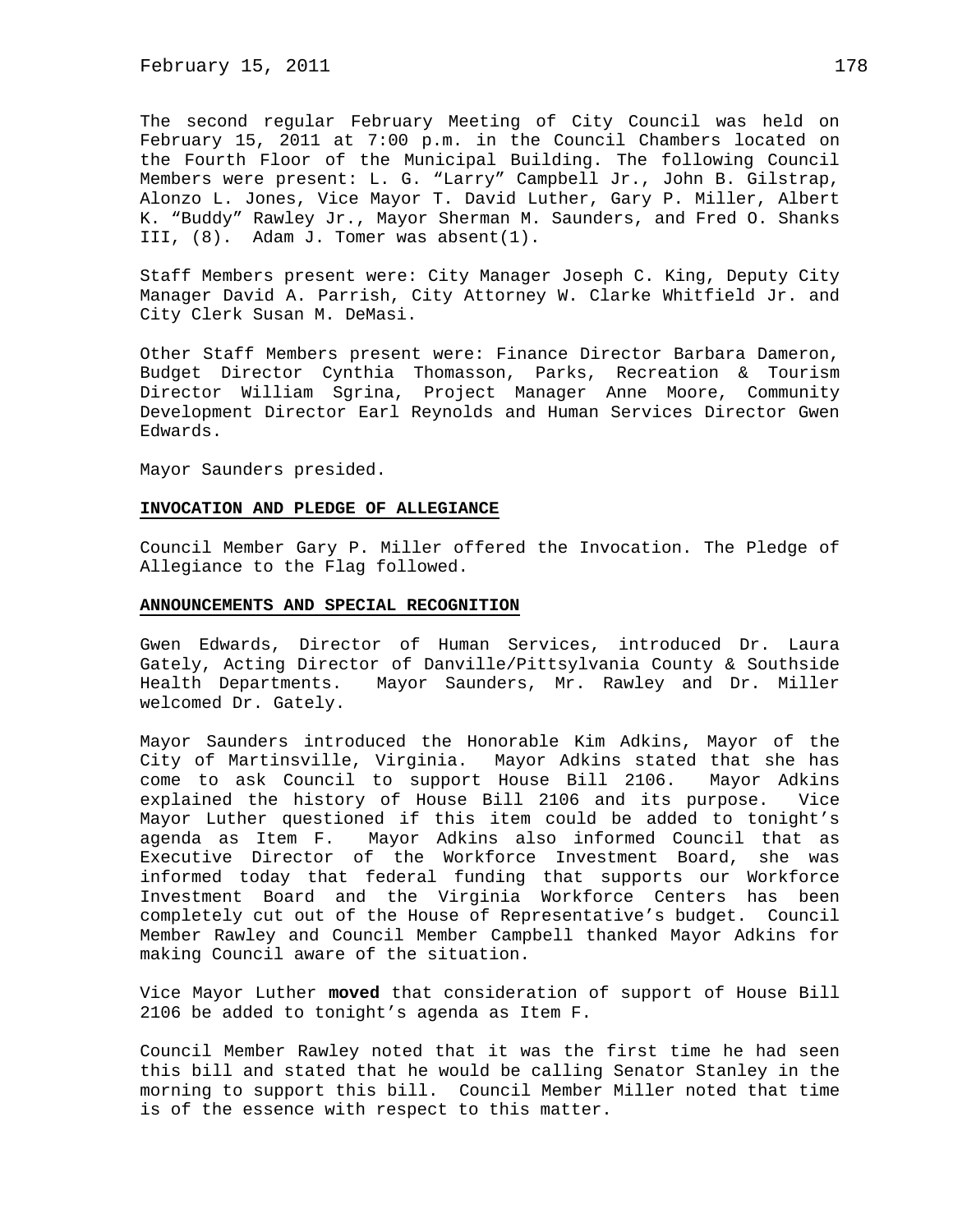The Motion was seconded by Council Member Gilstrap and carried by the following vote:

VOTE: 6-2 AYE: Campbell, Gilstrap, Jones, Luther, Miller, and Saunders (6) NAY: Rawley, Shanks (2) ABSENT: Tomer (1).

#### **COMMUNICATION FROM VISITORS**

Mayor Saunders noted that Council had been scheduled to vote tonight on the Riverwalk Trail Extension through Ballou Park but this will not be done tonight as Council will hold further discussion on this matter in the work session. Vice Mayor Luther noted that as there was no forum in the work session for the residents to speak, they should be allowed to speak now. Mayor Saunders agreed.

Mayor Saunders recognized Sharon Whitt, Pam Pulley, and Gwen Yarborough, who was representing her family and as well her mother and her husband Frank Faison, all residents of Linden Drive. The residents thanked Council for giving them a chance to speak tonight regarding the extension of the Riverwalk Trail through Ballou Park. The residents expressed concern at the close proximity of the new trail to homes in the area, and concerns with additional traffic, safety, privacy and vandalism. Residents were not opposed to a Riverwalk Trail extension but would like it to be located further from the homes. Ms. Pulley also expressed her appreciation of the excellent Parks & Recreations in Danville.

### **MINUTES**

Upon Motion by Council Member Rawley and second by Council Member Shanks, Minutes of the February 1, 2011 Regular Council Meeting were approved as presented. Draft copies had been distributed prior to the Meeting.

### **APPOINTMENTS**

Vice Mayor Luther moved adoption of the following Resolution:

#### **RESOLUTION: R2011-02.03**

Appointing Bruce Wilson as a Member of the Planning Commission.

The Motion was seconded by Council Member Jones and carried by the following vote:

| VOTE:   | $A - 0$                                    |
|---------|--------------------------------------------|
| AYE:    | Campbell, Gilstrap, Jones, Luther, Miller, |
|         | Rawley, Saunders and Shanks (8)            |
| NAY:    | None $(0)$                                 |
| ABSENT: | Tomer(1)                                   |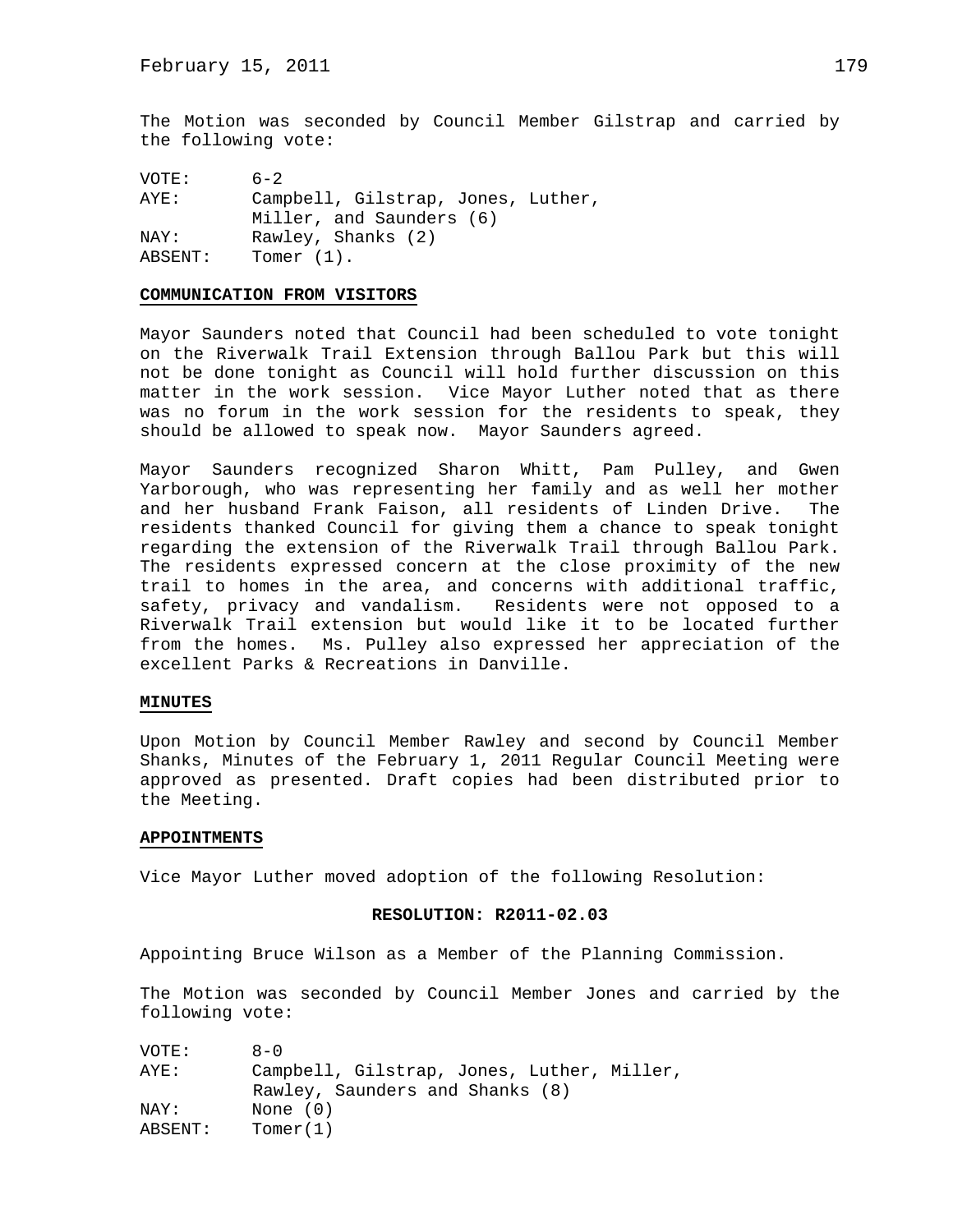# **PUBLIC HEARING - CONSIDERATION TO CONVEY BURTON CONDOMINIUM PARKING LOT**

Mayor Saunders opened the floor for a Public Hearing for Consideration to Convey the Burton Condominium Parking Lot to the Burton Condominium Owners Association. Notice of the Public Hearing was published in the Danville Register and Bee on February 7, 2011.

Mr. Gus Dyer, 119 Fox Hollow Drive, a real estate developer in Danville, voiced concerns about the sale. Mr. Dyer does not believe this sale is a good deal for the City. David Zuck, President of Burton Condominium Association, responded to Mr. Dyer's statements.

No one further desired to be heard and the Public Hearing was closed.

Council Member Shanks moved adoption of a Resolution entitled:

### **RESOLUTION NO. 2011-02.04**

A RESOLUTION AUTHORIZING AND APPROVING THE CITY MANAGER TO CONVEY THE EXISTING PARKING LOT LOCATED ON THE SOUTH EAST CORNER OF COLQUHOUN STREET AND BRIDGE STREET COMMONLY KNOWN AS THE BURTON CONDOMINIUM PARKING LOT.

The Motion was seconded by Council Member Rawley and carried by the following vote:

VOTE: 8-0 AYE: Campbell, Gilstrap, Jones, Luther, Miller, Rawley, Saunders and Shanks (8) NAY: None (0) ABSENT: Tomer(1)

#### **BUDGET AMENDMENT – FY 2011 – DOMESTIC VIOLENCE VICTIM PROGRAM GRANT**

Upon Motion by Council Member Rawley and second by Council Member Campbell, an Ordinance entitled:

### **ORDINANCE NO. 2011-02.05**

AN ORDINANCE AMENDING THE FISCAL YEAR 2011 BUDGET APPROPRIATION ORDINANCE TO PROVIDE FOR A GRANT FROM THE STATE FOR A DOMESTIC VIOLENCE VICTIM PROGRAM GRANT IN THE AMOUNT OF \$40,000 AND APPROPRIATING SAME.

was presented by its **First Reading**, as required by City Charter, to lie over before final adoption.

#### **CONSIDERATION – REQUEST VDOT TO ACCEPT CITY'S INTENT TO PARTICIPATE**

Council Member Jones moved adoption of a Resolution entitled: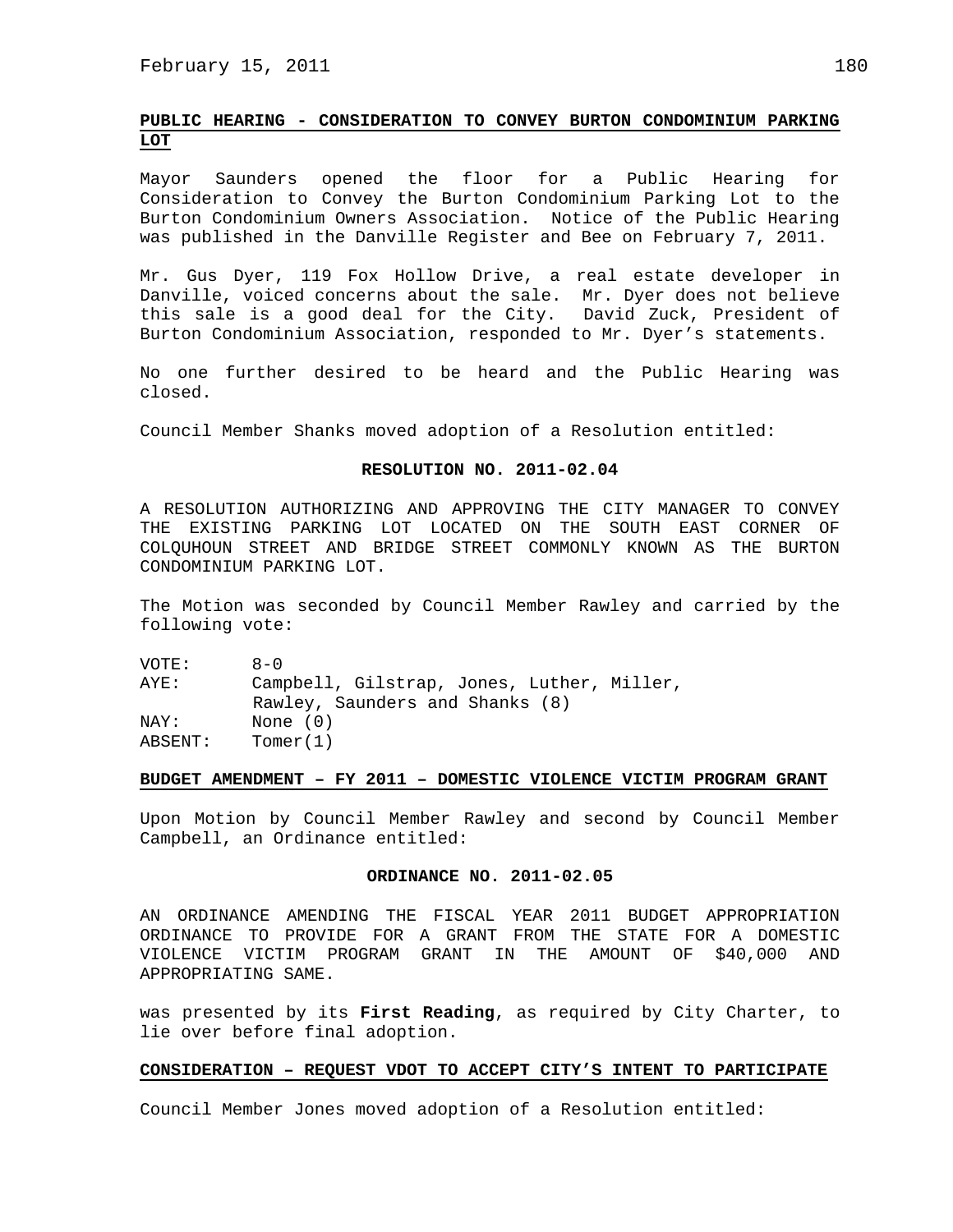## **RESOLUTION NO. 2011-02.05**

A RESOLUTION OF INTENT TO JOIN THE VIRGINIA DEPARTMENT OF TRANSPORTION URBAN CONSTRUCTION INITIATIVE.

The Motion was seconded by Council Member Shanks and carried by the following vote:

VOTE: 8-0 AYE: Campbell, Gilstrap, Jones, Luther, Miller, Rawley, Saunders and Shanks (8) NAY: None (0) ABSENT: Tomer(1)

# **CONSIDERATION - REQUEST FROM COMMUNITY HOUSING PARTNERS FOR HUD HOME FUNDS – HOLIDAY VILLAGE APARTMENTS**

Council Member Miller moved adoption of a Resolution entitled:

## **RESOLUTION NO. 2011-02.06**

A Resolution Supporting the request from Community Housing Partners to Provide U.S. Department of Housing and Urban Development (HUD) HOME Local match funds in the Amount of \$175,000 to be Applied Toward the Acquisition and Rehabilitation of Holiday Village Apartments.

The Motion was seconded by Council Member Campbell and carried by the following vote.

VOTE: 8-0 AYE: Campbell, Gilstrap, Jones, Luther, Miller, Rawley, Saunders and Shanks (8) NAY: None (0) ABSENT: Tomer(1)

#### **CONSIDERATION – AMENDMENT OF CITY'S PERSONNEL SYSTEM REGULATIONS**

Council Member Campbell **moved** adoption of an Ordinance entitled:

# **ORDINANCE NO. 2011-02.06**

AN ORDINANCE AMENDING THE PERSONNEL SYSTEM OF THE CITY OF DANVILLE, AS AMENDED, PROVIDING FOR THE CLASSIFICATION, COMPENSATION, AND EMPLOYEE DEVELOPMENT FOR EMPLOYMENT POSITIONS OF THE CITY.

The Motion was seconded by Vice Mayor Luther.

Council Member Miller **moved** to amend the Ordinance to add the following: "In the event of layoffs of City personnel, the City Manager shall, by the next City Council meeting/work session inform the City Council in writing of the departments and number of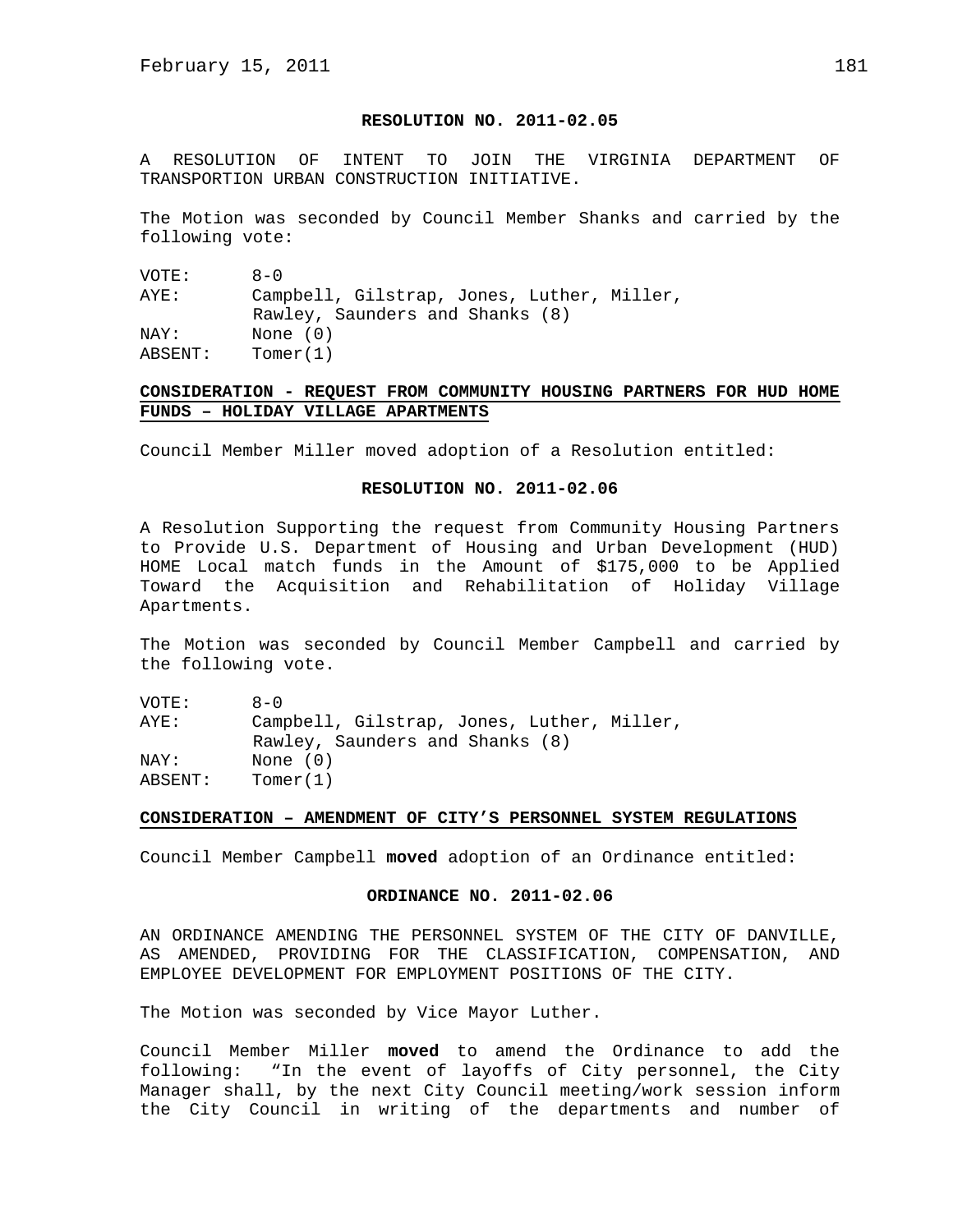individuals affected." The Motion to Amend was seconded by Council Member Jones and carried by vote.

The **Original** Motion, as amended, was carried by the following vote:

| VOTE:   | $A - 0$                                    |
|---------|--------------------------------------------|
| AYE:    | Campbell, Gilstrap, Jones, Luther, Miller, |
|         | Rawley, Saunders and Shanks (8)            |
| NAY:    | None $(0)$                                 |
| ABSENT: | Tomer(1)                                   |

## **CONSIDERATION – SUPPORT ENDORSEMENT OF HOUSE BILL 2106**

Vice Mayor Luther **moved** adoption of a Resolution entitled:

### **RESOLUTION NO. 2011-02.07**

A RESOLUTION IN SUPPORT OF HOUSE BILL 2106 ALSO KNOWN AS "THE LINDA BOSTWICK ACT".

The Motion was seconded by Council Member Campbell carried by the following vote:

| VOTE:   | $6 - 2$                                    |
|---------|--------------------------------------------|
| AYE:    | Campbell, Gilstrap, Jones, Luther, Miller, |
|         | And Saunders (6)                           |
| NAY:    | Rawley, Shanks (2)                         |
| ABSENT: | Tomer(1)                                   |

### **COMMUNICATIONS**

City Manager, Joe King, wanted to express his appreciation to the Danville Fire Department for the great job they did, along with the support of other safety personnel, with respect to the fire on the by-pass yesterday. Also, Mr. King stated that this is the end of the first quarter of the Safe and Sound Neighborhood Program and was pleased to report, that this quarter, and in fact since October, there has not been a homicide in Danville. For the same period last year, there were five. He is particularly appreciative of the Police Department and their Street Crimes Unit as well as other partners including the Danville Ministerial Alliance, the Coalition for a Safe Danville, other non-profits, Woodrow Wilson School and especially the residents in the neighborhoods.

There were no communications from the Deputy City Manager, City Attorney and City Clerk.

### **ROLL CALL**

Council Member Shanks noted he is very pleased with the report of the Safe and Sound Neighborhood and hopes it continues to succeed.